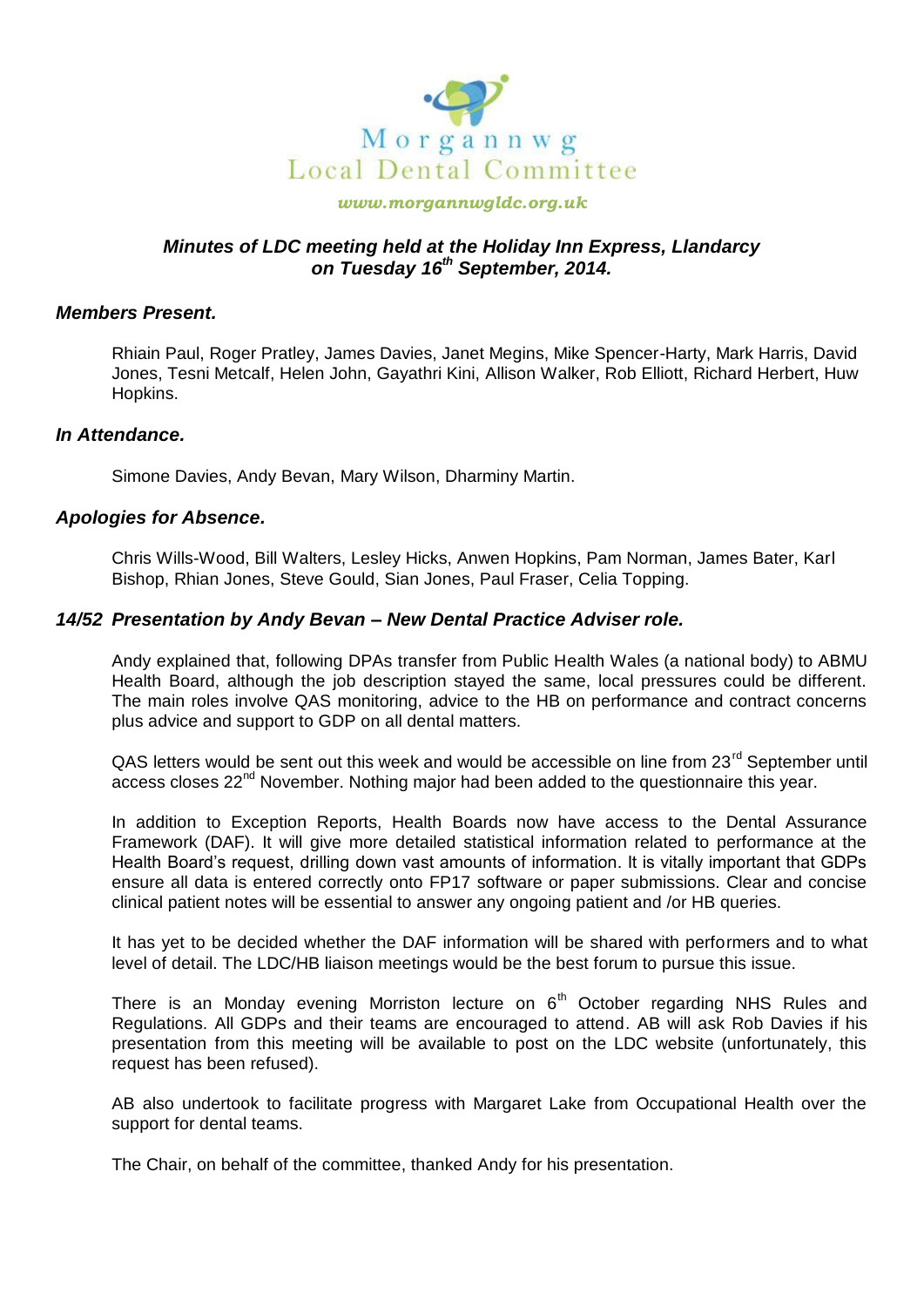# *14/53 Minutes of the Meeting held on Tuesday, 22nd July 2014*

Minutes of the last meeting were accepted as a true and correct record.

#### . *14/54 Matters Arising.*

*14/41* Current needle stick policy and protocol to be updated and once updated would be available on the website.

*14/28* Changes on orthodontic referral forms were not a type error but a change in criteria. All new patients are now to be referred to an Orthodontic consultant for treatment planning before treatment is started by a DWSI. This to be taken to next Liaison Group meeting.

*14/35* Oral surgery referrals- there was no progress.

The fax number on the referral forms was incorrect, correct number to be circulated to all GDPs. A network was in the process of being set up to facilitate on line referrals. Cwm Taf HB are soon to pilot this.

*14/45* Parkway- No representatives present.

*14/45* DFT training:

The term DF1 is no longer in use. The term DF is to be used now.

Registration with HIW not required as yet, possibly moving towards practice registration as opposed to performer.

(A correction to the draft minutes should read as specialist training not HDS, this will be implemented September 2015.)

*14/48* No comments had been emailed to the secretary.

*14/50* Dental parlours – the secretary has received a response from GDC asking for permission to reveal the source of the complaint re ' The Oaktree Park Clinic '. This was given as Morgannwg LDC.

The clinic is advertising the services of a dental therapist for fillings etc. LA can only be ordered by a dentist. Concern was raised as to whether or not a dentist is affiliated to the clinic. It was also reported that Tesco in Fforestfach was offering tooth whitening.

# *14/55 Secretary's Report.*

- 1. April 2015 will see a new committee elected, while the Secretary is happy to carry whilst still in practice, it may be an idea for someone to start shadowing him in the near future. Members were asked to give this serious consideration.
- 2. LDC Connections had been emailed to all members previously.
- 3. Welsh contract pilots are to end March 2015. WAG will decide if we are to follow England regarding contract reform.
- 4. ARF BDA is prepared to go to a judicial review if the massive hike in fees goes ahead. This would be high on the agenda on LDC Officials' Day (Friday 5 December) and it is therefore very important to send delegates this year.

# *14/56 Chair's Report.*

This had been emailed to all members previously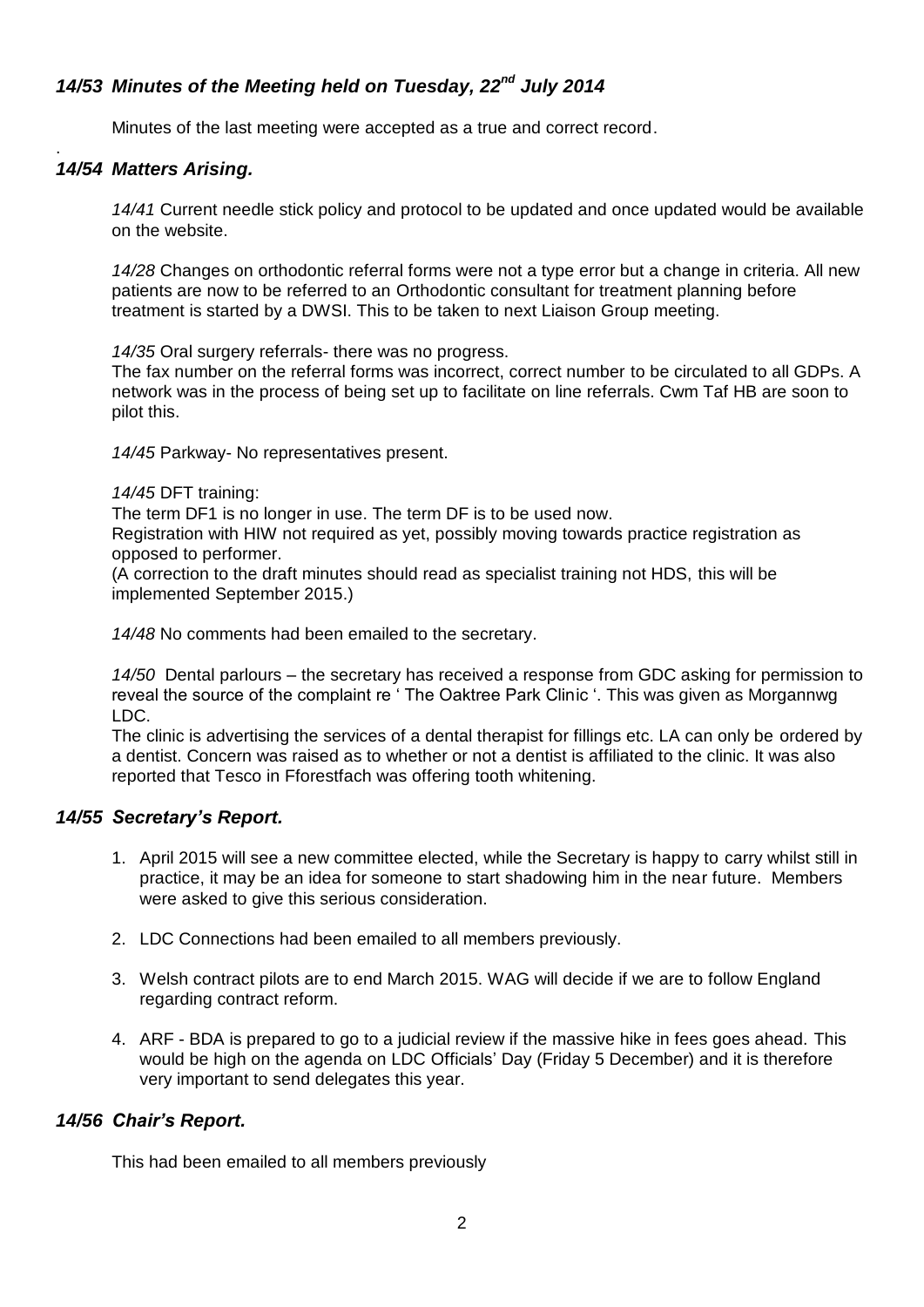# **a. Clinical Governance meeting.**

- 1. A review of SCD highlighted high failure rates for initial appointments and subsequent operating days. LDC members present advised of the SOE texting reminder facility which has shown to be very effective in reducing DNA's in practice.
- 2. The next postgraduate audit will be centred on patient satisfaction.
- 3. LDC/LHB Liaison Committee, this meeting was now better attended and represented.
- 4. Occupational Health issues still ongoing. Andy Bevan offered his assistance with liaising with the LHB. The facility to access Occupational Health services on an ad hoc basis would be welcomed.

# **b. Orthodontic waiting list.**

The numbers continue to be very high and continue to cause serious concern. A copy of current waiting list had been emailed to all members. It is questionable whether the Ortho MCN is still continuing.

## **c. In hours Emergency Access-Interim Review**

A copy had been emailed to all members

Patients are reported on the whole as being very happy with the service they have received. Committee members reported some issues:-

- 1. A patient was seen in an access session as a band 4 and the coordinator had then tried to send the patient back to the GDP if any further problems as a guaranteed treatment.
- 2. Friction had been reported between practice receptionists and the coordinator over appointment times.
- 3. Reports that some sessions are not being filled, especially morning appointments.

A request was made for any GDPs taking part in these sessions to email the secretary with any problems or issues. These issues can be taken to the LDC/LHB Liaison Group Meeting.

### **d. ABMU Out of Hours Service.**

OOH complaints - only 5 complaints had been reported by the governance team since April 2010. The majority of complaints were related to the mobile phone.

### *14/57 Treasurer's Report and LDC Finance.*

The balances now stood at:-

| Current Account: | £2390.09  |
|------------------|-----------|
| Deposit Account: | £17381.35 |

LDC Officials day this year will be on Friday  $5<sup>th</sup>$  December. It was felt very important to send two delegates this year.